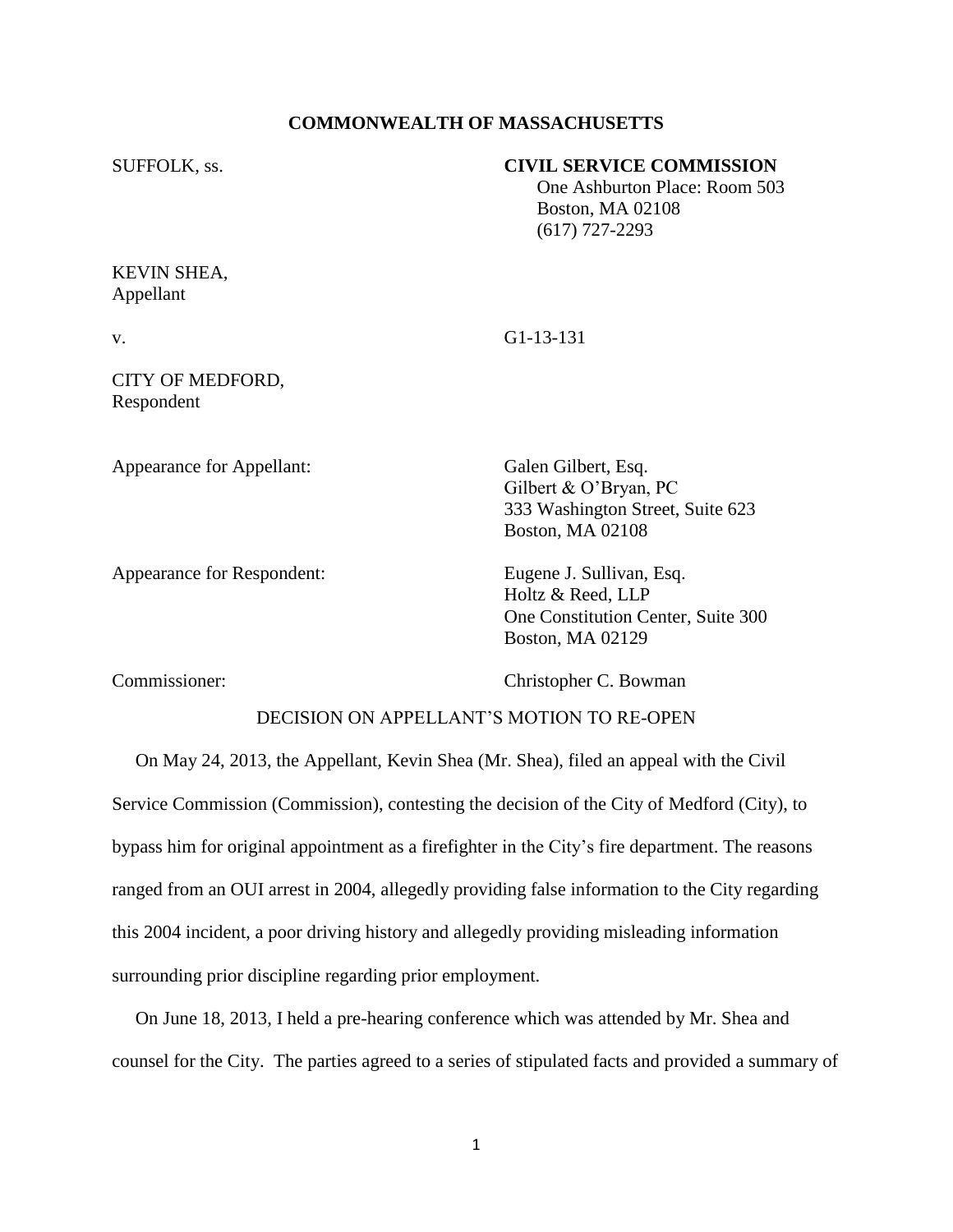their respective positions that would be the subject of a full hearing, which was scheduled to occur on August 16, 2013.

 On August 13, 2013, the parties informed the Commission that the matter had been settled and asked the Commission to allow a joint request for relief and order that Mr. Shea's name be placed at the top of the next Certification issued to the City for the position of firefighter, which would allow Mr. Shea to be reconsidered as part of the City's next hiring cycle for firefighters. That same day, I issued a reply email, effectively informing the parties that such requests are not automatically granted by the Commission and that the Commission would need justification for allowing the joint request. In response, the City stated in part: " … The Appellant met with the City of Medford Mayor, Michael McGlynn to discuss the incidents that are set forth in the Appellant's refusal letter dated April 5, 2013. After that meeting, the Mayor, as Appointing Authority, is satisfied with the Appellant's sincerity and his explanation of past events."

 The Commission, on August 22, 2013, accepted the parties' joint request for relief and ordered that the Appellant's name be placed on the top of the next Certification for appointment to ensure that he would receive reconsideration. The decision contained the following information regarding appeal rights:

"Either party may file a motion for reconsideration within ten days of the receipt of this Commission order or decision. Under the pertinent provisions of the Code of Mass. Regulations, 801 CMR 1.01(7)(1), the motion must identify a clerical or mechanical error in this order or decision or a significant factor the Agency or the Presiding Officer may have overlooked in deciding the case. A motion for reconsideration does not toll the statutorily prescribed thirty-day time limit for seeking judicial review of this Commission order or decision.

Under the provisions of G.L c. 31, § 44, any party aggrieved by this Commission order or decision may initiate proceedings for judicial review under G.L. c. 30A, § 14 in the superior court within thirty (30) days after receipt of this order or decision. Commencement of such proceeding shall not, unless specifically ordered by the court, operate as a stay of this Commission order or decision."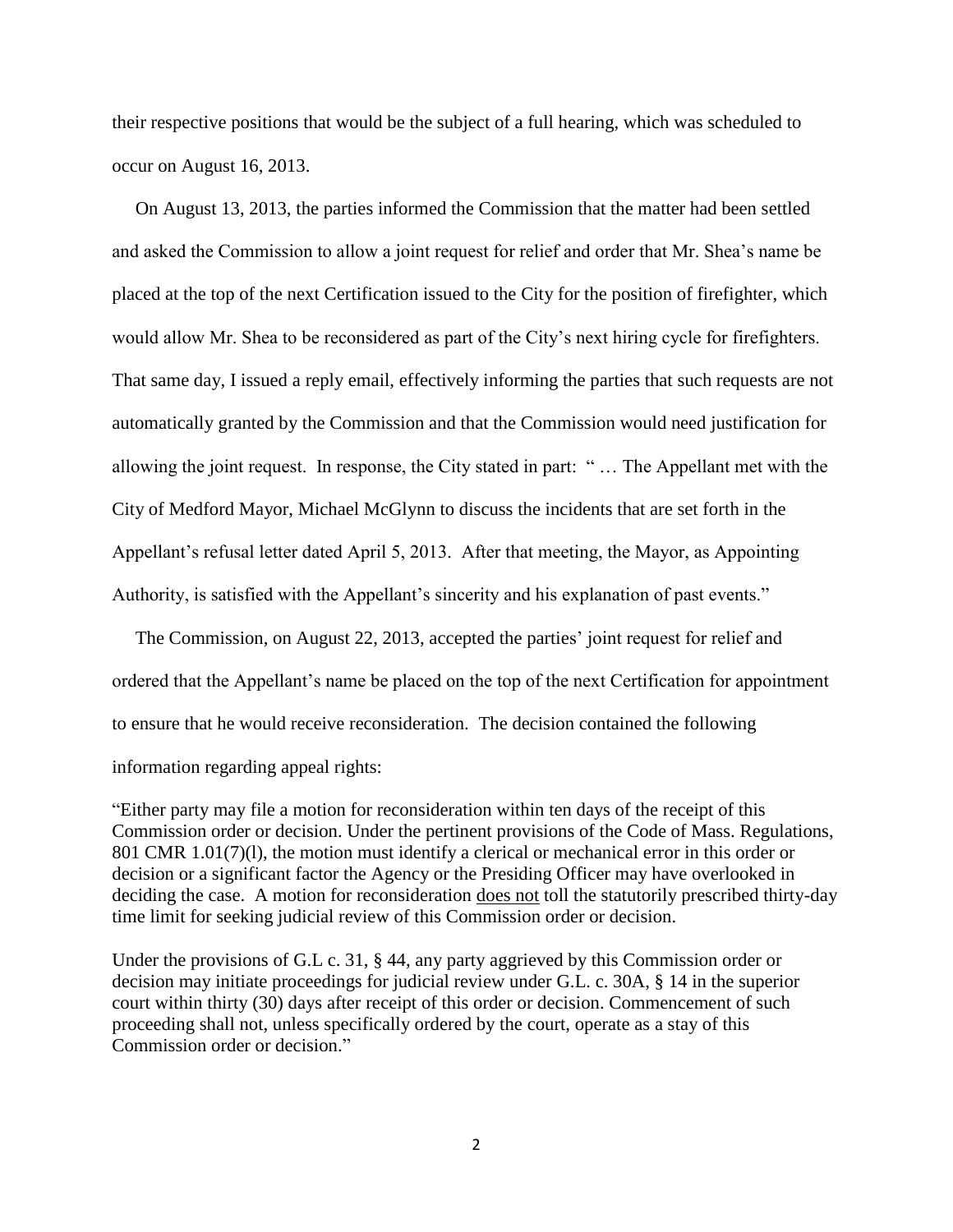The parties did not request, and the Commission did not order as part of the decision, that the Appellant receive a retroactive civil service seniority date the same as those who were appointed from the prior Certification. Such relief is not automatic and is considered on a case-by-case basis, based on the individual circumstances, including, but not limited to, the initial reasons for bypass. Even if such relief had been granted, it would have been limited "for civil service purposes only" with an explicit restriction that said date is not intended to provide the Appellant with any additional pay or benefits, including creditable service toward retirement. Practically speaking, a retroactive civil service seniority date only becomes relevant if and when layoffs occur, which must be done in accordance with an employee's civil service seniority date.

 The Appellant did not file a motion for reconsideration within ten days of receipt of the Commission decision nor did he initiate processing for judicial review within thirty days. On August 11, 2017, almost four (4) years after the Commission's order entered, the Appellant filed a "Motion to Re-Open" the appeal for the purposes of granting him a retroactive civil service seniority date. The City filed an opposition.

 The Appellant's motion is denied for the following reasons. Despite the lack of express authority, the Commission is vested with inherent discretionary power to reopen a closed proceeding in an appropriate case; however such power to reopen should be exercised by the Commission with due circumspection – "sparingly" as the cases say. Keller-Brittle v. Boston Police Dep't, 23 MCSR 276 (2010), *citing* Ung. V. Lowell, 22 MCSR 471 (2009). The Appellant has not presented sufficient reasons for the Commission to take the rare step of reopening an appeal that was disposed of approximately four (4) years ago other than he recently asked the City to change his seniority date and that request was presumably denied (as the City has no such authority to do so).

3